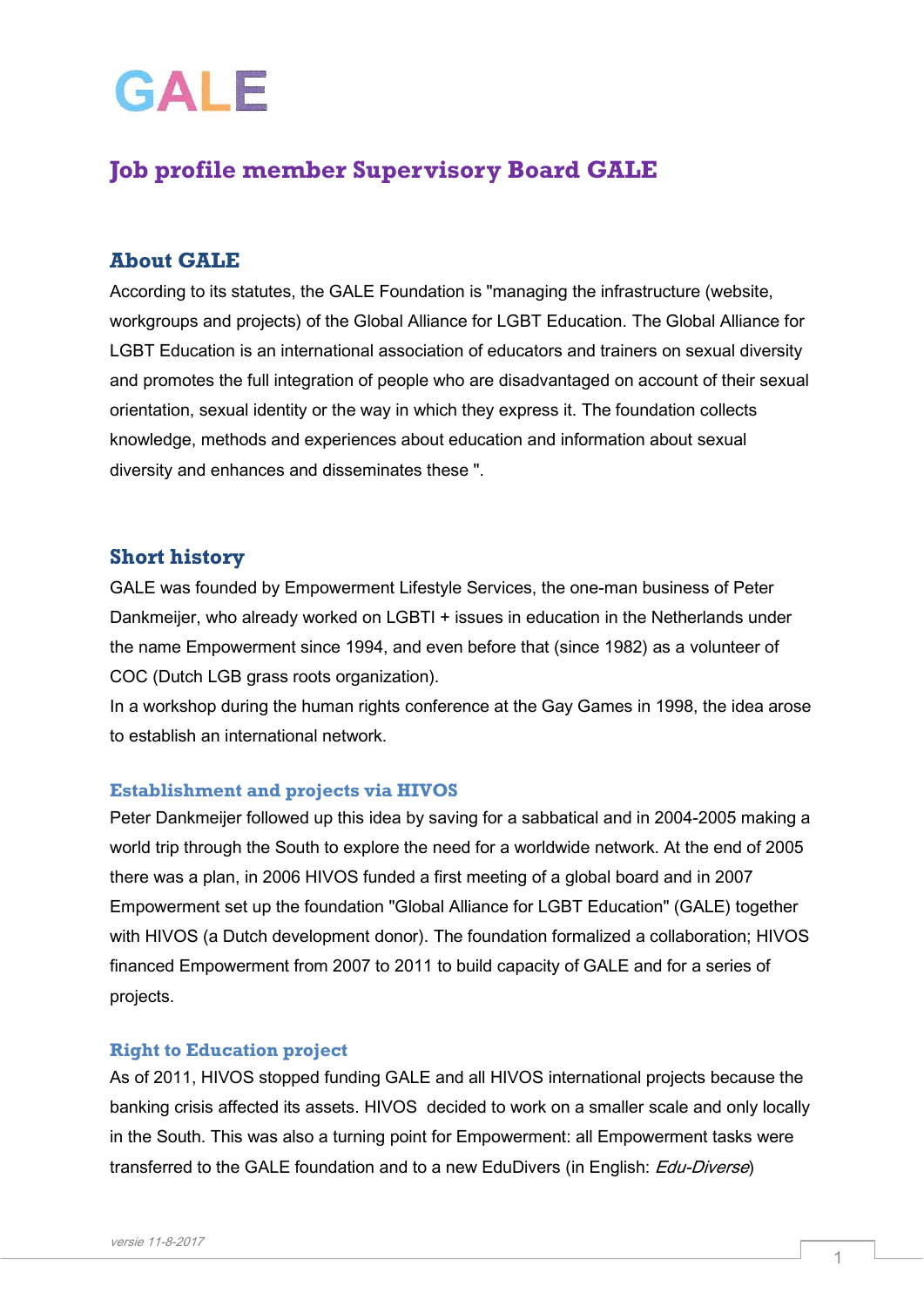## GAIF

foundation. The statutes of both foundations were adapted / shaped as a Supervisory Board model.

In 2011 the Dutch government decided (at the urging of GALE) to grant UNESCO a five-year project to combat homophobic bullying. GALE received a budget of € 50,000 per year (the "Right to Education" project) to guide and reinforce this. During the project, however, it appeared that the relevant employees of UNESCO tried to minimize any formal involvement of GALE with the anti-bullying project. To prevent conflicts, it was agreed in a consultation between the Dutch government, UNESCO and GALE that GALE would no longer be involved in approaching government representatives within the project. GALE then mainly focused on creating a World Map and a World Report on how the right to education is applied in countries with regard to LGBTI + and facilitating strategic workshops where governments, educational experts and activists work together on a common analysis and development of recommendations for national policy.

In 2016, the UNESCO project ended with an international conference and a "Call for Action". GALE organized a side event for NGOs where it was decided to conduct an investigation into international relations and what NGOs want, in order to come up with a substantiated proposal for an international strategy of NGOs. The report will be published in early 2018.

#### **European projects**

In addition to the "Right to Education" project, GALE participated in various European projects and also tried to acquire projects with GALE as lead partner/applicant. The latter only succeeded for the first time in 2017: the competition for European funding is high and requires specific experience and expertise to get projects approved. The GALE expertise in this has increased over this period.

For European projects GALE works closely with Edu-Diverse. An innovative methodology is often developed in these projects, which is then tested in the participating countries. In the Netherlands GALE then involves Edu-Diverse as an associated partner. In the activities we combine the logos of Edu-Diverse and GALE, although the Dutch activities in such projects formally fall under GALE. This provides added value because the development activities of GALE are partly in line with those of Edu-Diverse. For example, parts of the Edu-Diverse holistic "MijnID" program are being developed in international projects.

#### **Situation and challenges from 2018**

From 2018 on the Dutch government will no longer finance the "Right to Education" project. However, three new European projects will start in 2018. The challenges for GALE are to (1)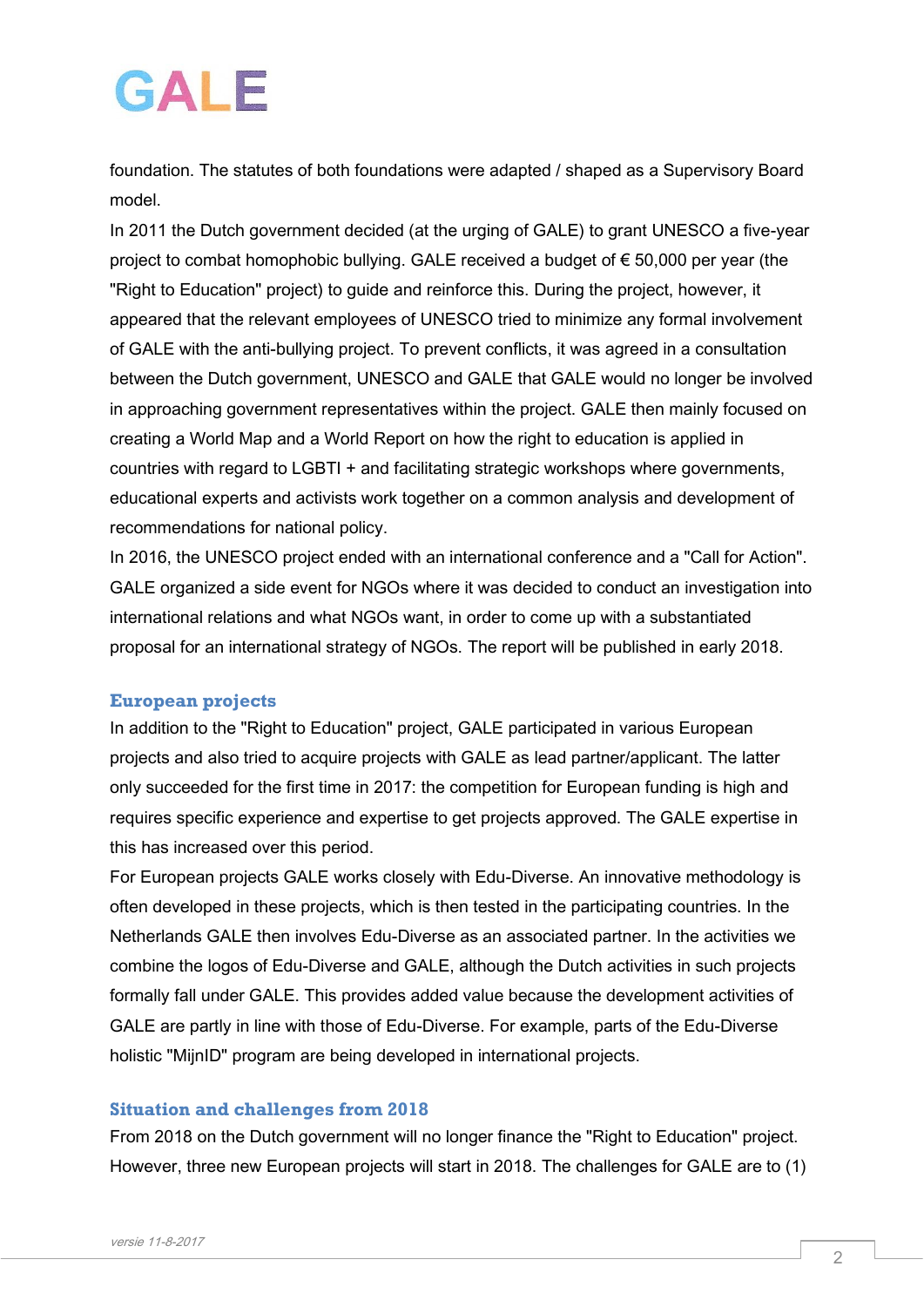## GAI F

find global funding for the world report and influence international organizations such as UNESCO (education), UNICEF (children), UNDP (poverty) and UNFPA (reproductive health and sex education), (2) regional to find local financing for local cooperation, (3) to find funding and cooperation on methodology development and exchange of good experiences.

### **Financial aspects**

GALE is a non-profit foundation. Efforts are made to achieve a budget-neutral budget every year.

Any deficits are covered by loans from the financial buffer of the still existing Empowerment (read: the personal capital of the director).

The size of the GALE budget was around  $\epsilon$  140,000 in recent years, of which approximately € 40,000 was income related to Edu-Diverse secondment costs.

#### **Collaboration with EduDivers**

GALE and its parent organization Edu-Diverse work closely together. They share employees and facilities.

Because international organizations have to show a long formal "track record" to be eligible for large international projects, and with a solid turnover, in 2011 it was decided to locate the payroll of both GALE and Edu-Diverse to GALE. GALE seconds employees to Edu-Diverse for Dutch projects and regularly sends invoices to Edu-Diverse. As a result, a large proportion of GALE's budget consists of secondment proceeds.

#### **Rate and overhead costs**

In 2015, the subsidy rules of the Dutch Ministry of Education )(GALE and Edu-Diverse's main funder at the time) were tightened: from then on it had to be substantiated in detail how the hourly rate was calculated. This was a problem for GALE and Edu-Diverse as almost all overhead hours worked unpaid by the director. In addition, GALE / EduDivers had to cancel their office early 2015. The director started to work from his private apartment and calculated no rental costs. As a result, the foundation had such a low overhead that it did not meet the usual rate of OCW. This threatened to create a vicious circle of increasingly unpaid overtime and thus lower overhead costs and lower income. The Supervisory Board decided that the overheads and the rent should be made financially visible from 2016 on. This is partly done by the still existing Empowerment invoicing bookkeeping, secretarial and rental costs to GALE. In case such additional costs lead to liquidity problems, Empowerment offers loans or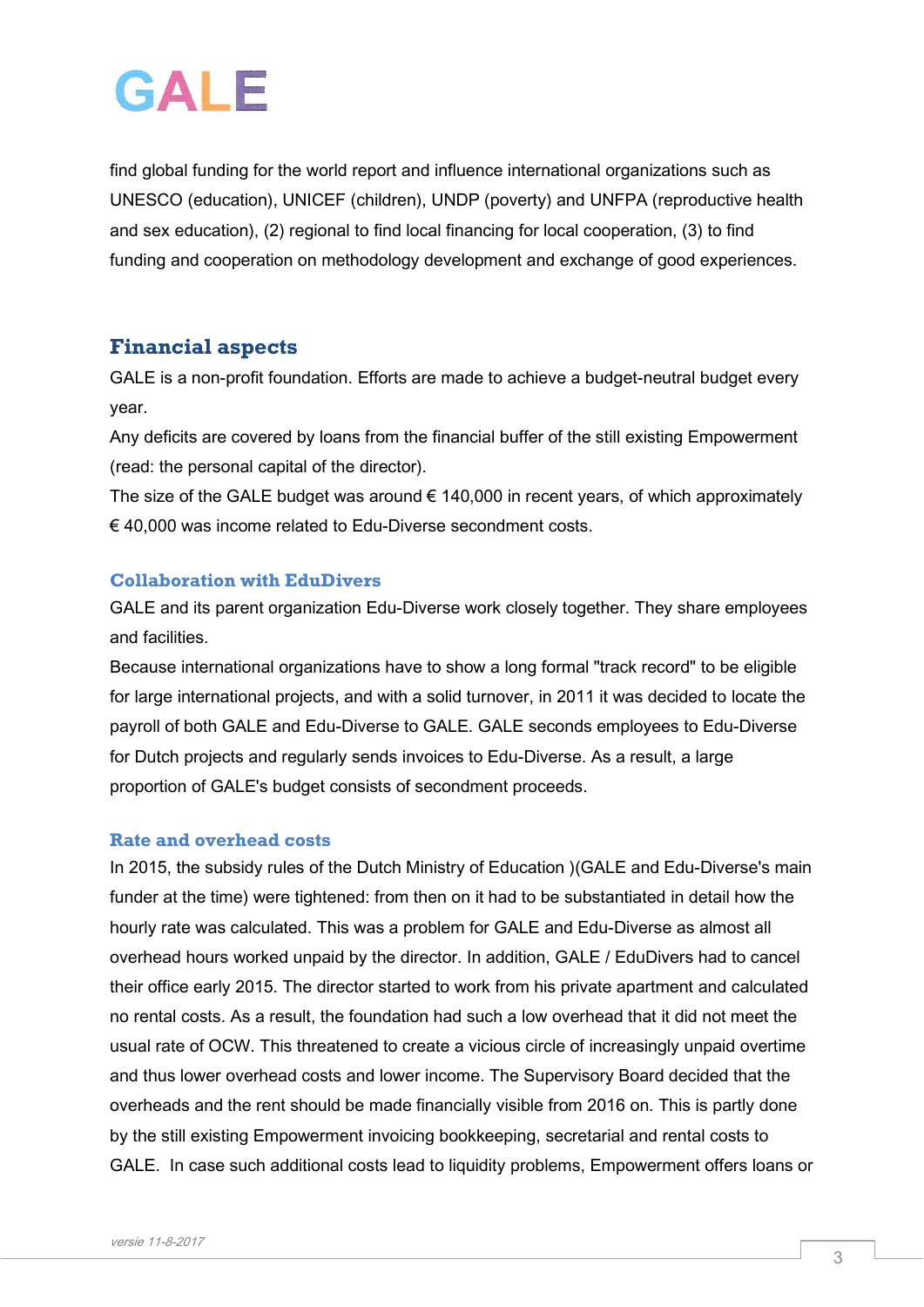## GAIF

donations to GALE. From 2018 onwards, the bookkeeping and secretariat will be largely carried out by an additional employee. This saves money and relieves the director.

### **Regulation and transparency**

GALE is transparent about its policies, plans and reports. All formal documents and data are published at: [https://www.gale.info/en/foundation/accountability.](https://www.gale.info/en/foundation/accountability) GALE is a Public Benefit Organization ("ANBI" in Dutch): donations can be deducted from the tax. GALE has a [Child Protection Policy.](https://www.gale.info/doc/accountability/GALE-Child-Protection-Policy.pdf)

### **The Supervisory Board**

A foundation with a Board of Supervision model has been chosen. This means that all operational powers are assigned to a Board of Directors with one member (the director). The Supervisory Board appoints the Board of Directors / Director. The Board of Directors / Director is Peter Dankmeijer. He has an appointment of 31 hours. Secretarial tasks and accounting are partly done by an administrative / logistic employee or outsourced to Empowerment.

The Supervisory Board supervises the functioning of the Board of Directors / Director. This is a remote monitoring. The substantive expertise lies with the employees and the Board of Directors / Director; the supervision is limited to a general audit of the strategy, work plans and financial accountability. The main task of the Supervisory Board is advisory. The Board of Directors / Director presents strategic dilemmas and choices to the Supervisory Board, and the Supervisory Board helps the Director to make (main) choices.

#### **Formal duties and powers of the Supervisory Board**

The Supervisory Board consists of at least 3 members. The job is unpaid. The formal tasks and powers of the Supervisory Board are (text from the Statutes of the Foundation and the Regulations):

- 1. Appointment, suspension and dismissal of the Board of Directors (in case of dysfunction)
- 2. Determination of the salary and terms of employment of the Board of Directors
- 3. Give permission for the purchase of goods and the entering into of agreements in which
- the foundation is regarded as a debtor
- 4. Approval of multi-annual plans
- 5. Adoption of the budget and annual accounts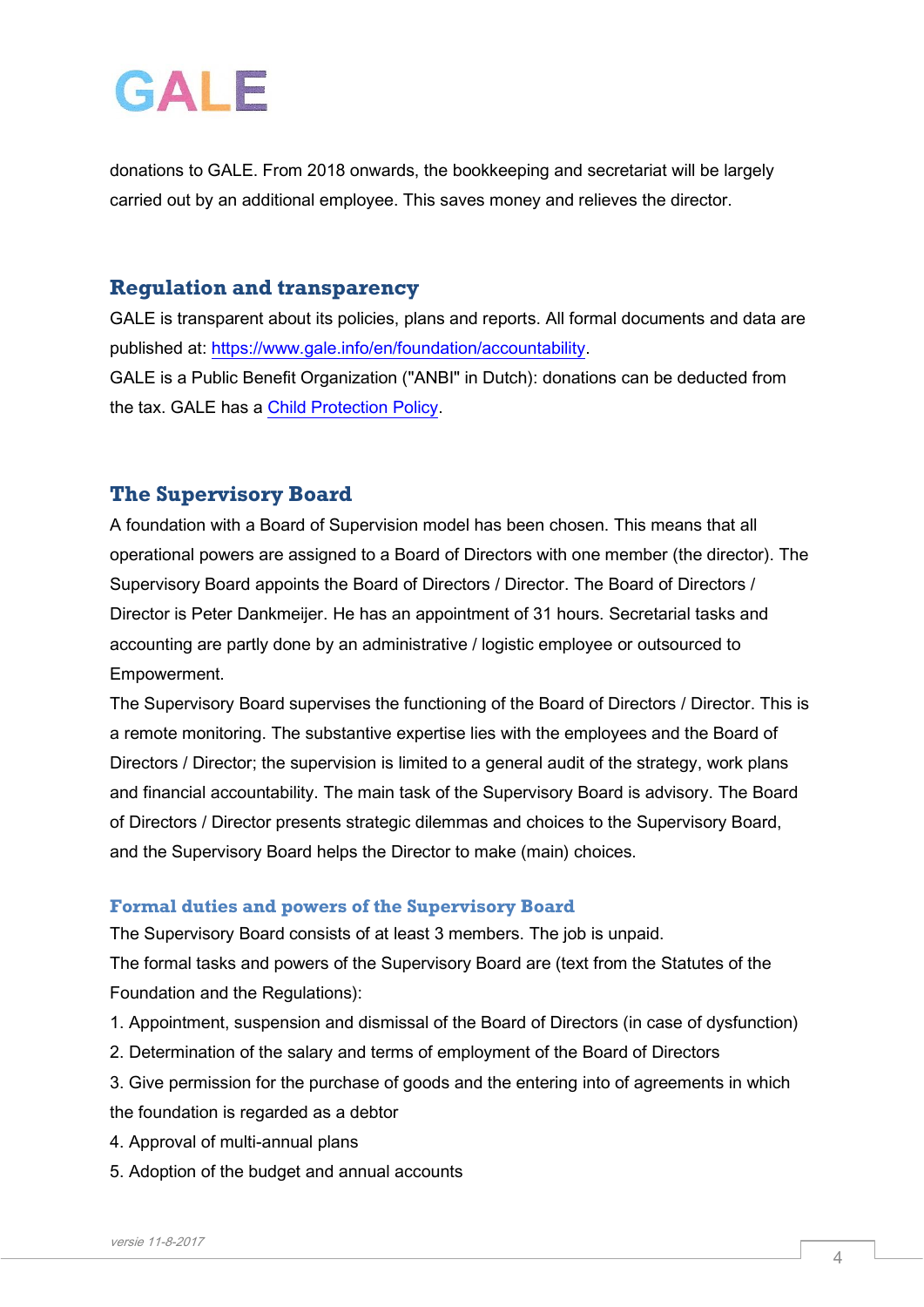## GAIF

6. Approval when entering into long-term cooperation with other legal entities if the disconnection of this cooperation is of major significance

7. Approval of major reorganizations

- 8. Approval of an application for a moratorium or bankruptcy
- 9. Major change in the workforce (considerable number of employees)
- 10. Investments that offer the amount set by the Supervisory Board
- 11. Taking out loans

12. Appointing new members of the Supervisory Board, with advice from the Board of **Directors** 

13. The dismissal of a member of the Supervisory Board in case of dysfunction or incompatibility of interests

An elaboration of these tasks is included in a Regulation. In addition, the relationship between the Supervisory Board and the director and the director's rights has been detailed out in a Directive of Executive Powers. The Governance Code of the Dutch Welfare Sector was followed in developing these documents.

#### **Concrete functioning of the Supervisory Board**

The GALE Supervisory Board meets at least two, but usually three times a year. We try to dine jointly after the meeting (at the expense of the foundation, if the finances allow it). In February or March, the annual report and the draft annual accounts are discussed. If necessary, the annual accounts are adopted in the middle of the year, and a half-yearly report is discussed. At the end of the year, the work plan for the next year and the budget are discussed. In the meantime, the Supervisory Board members receive a short monitoring overview every quarter, summaries of project proposals, announcements when a project has been awarded and announcements when GALE or Edu-Diverse are in the media.

Sometimes meetings are jointly with the Supervisory Board of the Edu-Diverse Foundation, but logistics is usually unsuccessful. Meeting papers of GALE are shared with the Supervisory Board of Edu-Diverse for information purposes (and vice versa).

The members of the Supervisory Board are expected to study the documents for the meetings. The work plans and annual reports are made partly on the basis of the multi-year plan 2018-2023. In addition to the formal audit and approval of the financial documents in the work plans, the Supervisory Board mainly provides general advice to the Board of Directors /